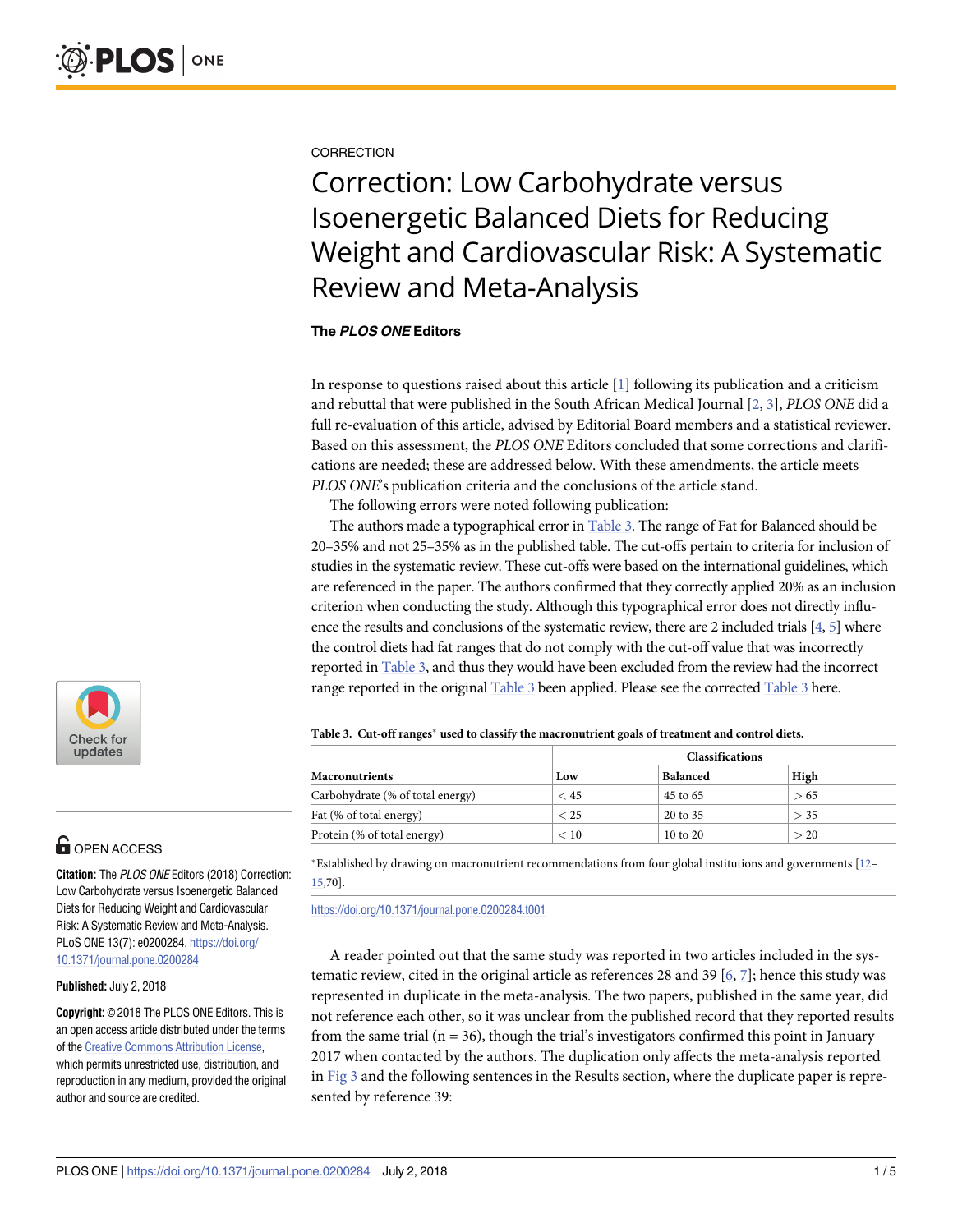<span id="page-1-0"></span>

|                                                                                                                   |              | <b>Low CHO</b> | <b>Balanced</b> |               |                | <b>Mean Difference</b> | <b>Mean Difference</b> |                                                           |                    |
|-------------------------------------------------------------------------------------------------------------------|--------------|----------------|-----------------|---------------|----------------|------------------------|------------------------|-----------------------------------------------------------|--------------------|
| <b>Study or Subgroup</b>                                                                                          | <b>Mean</b>  |                |                 | SD Total Mean |                |                        | SD Total Weight        | IV, Random, 95% CI                                        | IV, Random, 95% CI |
| 1.1.1 High fat variant                                                                                            |              |                |                 |               |                |                        |                        |                                                           |                    |
| <b>Aude 2004</b>                                                                                                  | $-6.2$       | 1.8            | 22              | $-3.4$        | $\overline{2}$ | 23                     | 12.2%                  | $-2.80$ [ $-3.91$ , $-1.69$ ]                             |                    |
| De Luis 2009 (1)                                                                                                  | 90.4         | 19.7           | 52              | 87.5          | 10.1           | 66                     | 1.6%                   | 2.90 [-2.98, 8.78]                                        |                    |
| De Luis 2012 (2)                                                                                                  |              | 91.4 17.4      | 147             | 88            | 16.6           | 158                    | 3.4%                   | 3.40 [-0.42, 7.22]                                        |                    |
| Frisch 2009                                                                                                       | $-7.2$       | 5.4            | 100             | $-6.2$        | 4.8            | 100                    | 10.6%                  | $-1.00$ [ $-2.42$ , 0.42]                                 |                    |
| Klemsdal 2010                                                                                                     |              | $-5.7$ 11.1    | 100             | $-4.8$        | 11.1           | 102                    | 4.7%                   | $-0.90$ [ $-3.96$ , $2.16$ ]                              |                    |
| Krauss 2006                                                                                                       | $-2.65$ 2.94 |                | 40              | $-2.65$       | 3.63           | 49                     | 10.9%                  | $0.00$ [-1.36, 1.36]                                      |                    |
| <b>Lim 2010</b>                                                                                                   | -8           | 2.8            | 24              | $-6.3$        | 2.9            | 21                     | 9.3%                   | $-1.70$ [ $-3.37$ , $-0.03$ ]                             |                    |
| <b>Sacks 2009</b>                                                                                                 | $-5.6$       | 5.6            | 201             | $-5.8$        | 5.4            | 201                    | 12.4%                  | $0.20$ [-0.88, 1.28]                                      |                    |
| Subtotal (95% CI)                                                                                                 |              |                | 686             |               |                | 720                    | 65.1%                  | $-0.62$ [ $-1.79, 0.54$ ]                                 |                    |
| Heterogeneity: Tau <sup>2</sup> = 1.71; Chi <sup>2</sup> = 24.29, df = 7 (P = 0.001); $I^2$ = 71%                 |              |                |                 |               |                |                        |                        |                                                           |                    |
| Test for overall effect: $Z = 1.05$ (P = 0.30)                                                                    |              |                |                 |               |                |                        |                        |                                                           |                    |
| 1.1.2 High protein variant                                                                                        |              |                |                 |               |                |                        |                        |                                                           |                    |
| Farnsworth 2003                                                                                                   | $-7.8$       | 3.5            | 28              | $-7.95$ 2.45  |                | 29                     | 9.8%                   | $0.15$ [-1.42, 1.72]                                      |                    |
| Keogh 2007                                                                                                        | $-8.5$       | 16.2           | 13              | $-7.9$        | 3.81           | 12                     | 0.7%                   | $-0.60$ [ $-9.67, 8.47$ ]                                 |                    |
| Lasker 2008                                                                                                       | $-9.1$       | 4.5            | 25              | $-6.9$        | 4              | 25                     | 6.6%                   | $-2.20$ [ $-4.56$ , 0.16]                                 |                    |
| Layman 2009                                                                                                       | $-8.2$       | 3.6            | 52              | $-7$          | 3.6            | 51                     | 10.7%                  | $-1.20$ [ $-2.59$ , 0.19]                                 |                    |
| Wycherley 2012                                                                                                    | $-10.2$      | 4.9            | 33              | $-9.4$        | 4.4            | 35                     | 7.1%                   | $-0.80$ [ $-3.02$ , 1.42]                                 |                    |
| Subtotal (95% CI)                                                                                                 |              |                | 151             |               |                | 152                    | 34.9%                  | -0.85 [-1.73, 0.02]                                       |                    |
| Heterogeneity: Tau <sup>2</sup> = 0.00; Chi <sup>2</sup> = 3.06, df = 4 (P = 0.55); $1^2$ = 0%                    |              |                |                 |               |                |                        |                        |                                                           |                    |
| Test for overall effect: $Z = 1.92$ (P = 0.05)                                                                    |              |                |                 |               |                |                        |                        |                                                           |                    |
| <b>Total (95% CI)</b>                                                                                             |              |                | 837             |               |                |                        | 872 100.0%             | $-0.78$ [ $-1.57$ , $0.00$ ]                              |                    |
| Heterogeneity: Tau <sup>2</sup> = 0.99; Chi <sup>2</sup> = 27.36, df = 12 (P = 0.007); l <sup>2</sup> = 56%<br>-5 |              |                |                 |               |                |                        |                        |                                                           |                    |
| Test for overall effect: $Z = 1.95$ (P = 0.05)                                                                    |              |                |                 |               |                |                        |                        | 10<br>$-10$<br>5<br>o<br>Favours Low CHO Favours Balanced |                    |
| Test for subgroup differences: Chi <sup>2</sup> = 0.10, df = 1 (P = 0.75), $I^2 = 0\%$                            |              |                |                 |               |                |                        |                        |                                                           |                    |
| Footnotes                                                                                                         |              |                |                 |               |                |                        |                        |                                                           |                    |
| (1) End value data                                                                                                |              |                |                 |               |                |                        |                        |                                                           |                    |
| (2) End value data                                                                                                |              |                |                 |               |                |                        |                        |                                                           |                    |

[Fig](#page-0-0) 3. Forest plot of low carbohydrate versus balanced diets in overweight and obese adults for weight loss (kg) at 3-6 months.

<https://doi.org/10.1371/journal.pone.0200284.g001>

"In people without diabetes, eight trials examined the high fat variant [16], [24], [26], [27], [29], [32], [33], [38] and 6 the high protein variant [28], [31], [36], [37], [39], [41]."

"Five trials showed better adherence in the low CHO diet groups [35]–[37], [40], [41] and four trials showed better adherence in the balanced diet group [28], [34], [38], [39]."

With this Correction, the authors provide a new version of  $Fig 3$  in which the meta-analysis has been repeated with the duplicate study removed, as a sensitivity analysis excluding the duplicate trial [[7](#page-4-0)]. The previously published mean difference in weight at 3–6 months in nondiabetic overweight and obese adults, following low carbohydrate diets compared to balanced diets, was -0.74 kg (95%CI -1.49 to 0.01;  $I^2 = 53\%$ ; n = 1745; 14 trials) [[1\]](#page-3-0). Following the sensitivity analysis, the mean difference in weight was -0.78 kg (95%CI -1.57 to 0.00;  $I^2 = 56\%$ ;  $n = 1709$ ; 13 trials), a discrepancy in mean differences of 40 g, as shown in the corrected version of Fig 3.

The authors also provide the following clarifications and additional details in response to the independent *PLOS ONE* re-evaluation:

#### **The model used in the analyses**

The authors used the random effects model, which uses inverse variance weighting. This is a standard meta-analysis model where one anticipates that the true effect estimate may be different between studies [\[8](#page-4-0)]. As can be expected with diets, people adhere differently, length of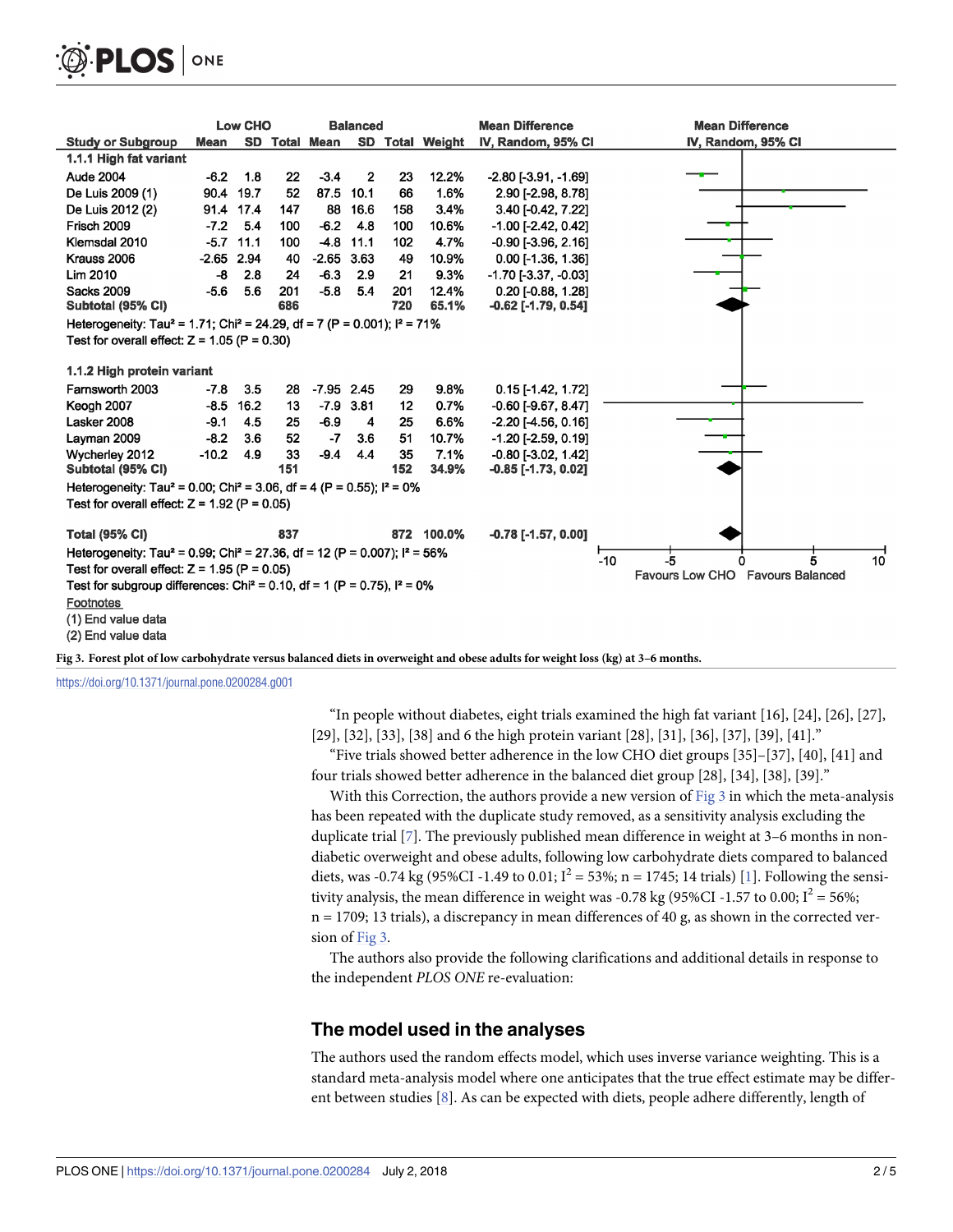<span id="page-2-0"></span>follow up varies, and different methods are used to estimate dietary intake, thus a random effects model is likely the correct model to use in these circumstances. Heterogeneity was estimated with  $I^2$  and interpreted using standard thresholds [[8\]](#page-4-0). The authors did not quote pooled results if the  $I^2$  was more than 75%, which indicates substantial heterogeneity. Using these thresholds for the interpretation of  $I^2$  can be seen as a limitation, since the importance of inconsistency depends on several factors [[8](#page-4-0)]. The observed value of  $I^2$  depends on magnitude and direction of effects and strength of evidence for heterogeneity, as provided by the P value from the chi-squared test, or a confidence interval for  $I^2$  [\[8\]](#page-4-0). The authors reported the P values from the chi-squared test in the Figures [\[1](#page-3-0)]. The authors also took care in interpreting heterogeneity when there was a small number of trials where the evaluation of heterogeneity may be underpowered.

# **Discussion of BMI versus weight change in the context of the systematic review**

As per their protocol, the authors reported results for total weight change (kg) and body mass index (BMI) (kg/m<sup>2</sup>). Of the 18 included trials, 15 reported on power calculations, of which 10 trials used the weight in their sample size calculation, while none used BMI—meaning most trials were specifically powered to detect differences in weight between the groups over time. For this reason, the authors chose to report the weight change result in their abstract and synthesized weight and BMI findings in the Results section. The BMI results for overweight and obese adults without type 2 diabetes are summarized in Tables 10 and 11 [\[1](#page-3-0)] and in the Supporting Information (Figures S2A, S2B, S3A and S3B) [\[1\]](#page-3-0). Results for BMI mirrored those for weight change [[1](#page-3-0)].

### **Statistical significance, clinical significance, and observed effect**

Correct and careful interpretation of statistical tests demands assessing the sizes of estimates of effect and confidence intervals, as well as precise P values (not just if P values are above or below 0.05 or a different threshold) [[9](#page-4-0)]. Confusing statistical significance with the size or importance of an effect has been discussed at length in the peer-reviewed literature  $[9-11]$ . Statistical significance does not equate to clinical importance, which requires a meaningful change in an outcome that matters, and in general, refers to the smallest change in an outcome that is considered "important" or "worthwhile" by the practitioner or the patient and/or would result in a change in patient management [\[12\]](#page-4-0). Thus, if slightly different inclusion criteria were applied resulting in a few trials being included or excluded in the various meta-analyses [\[1](#page-3-0)], the statistical significance of mean differences may have changed, but this does not automatically change the size or importance of the observed differences in effect between the diets being compared.

Body weight typically fluctuates from day to day due to food intake and fluid balance changes, which depend on gender, age and activity level, with diurnal fluctuations of up to 2 kg [\[13\]](#page-4-0). Heavier individuals tend to have larger fluctuations in weight [\[14\]](#page-4-0). [Fig](#page-1-0) 3 showed that in overweight and obese adults, the average amount of weight lost at 3–6 months with both low carbohydrate weight loss diets and balanced weight loss diets equal in energy, could be regarded as clinically important to overweight and obese adult patients and their practitioners. When the authors compared the average amount of weight lost after following these two diets for 3–6 months, the *difference* in amount of weight loss between the two diets was not clinically important for the overweight and obese patient, at only 780 grams (well within the range of typical daily weight fluctuation). The same applies to BMI at 3–6 months.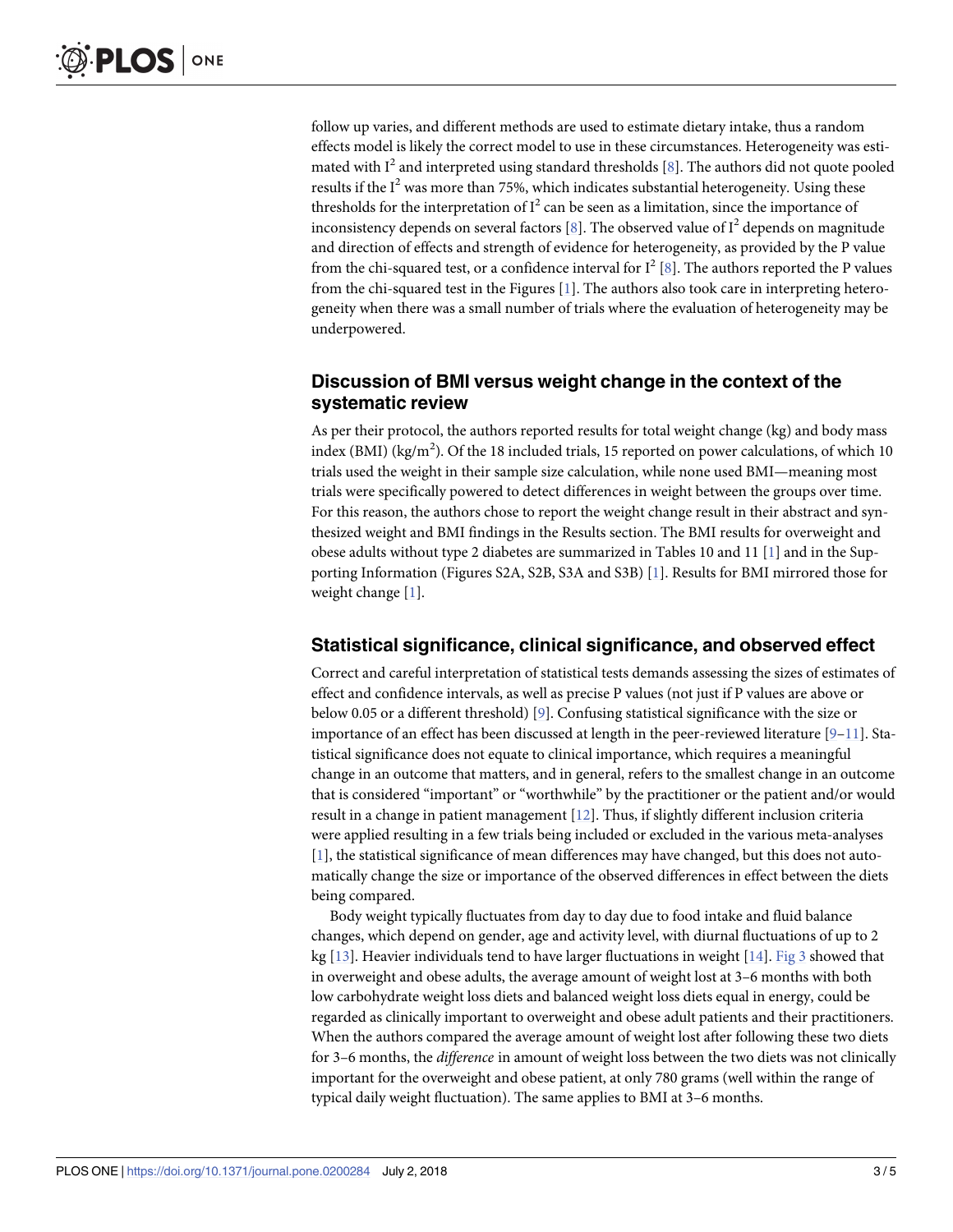<span id="page-3-0"></span>The clinical importance of the observed difference in effects on weight and BMI when comparing the two diets, is especially pertinent when considering that the trial participants started with BMIs of 26 kg/ $m^2$  or greater and were obese on average (mean baseline BMI in both groups was greater than 30 kg/m<sup>2</sup> in trials that reported baseline BMI). If a weight-loss diet results in only about 780 g more weight loss after 3 to 6 months in an overweight or obese adult compared to another weight-loss diet, one cannot practically and clinically conclude that the first diet is more effective in treating the overweight participant than the second diet.

## **Limitation related to assessment of publication bias**

The authors assessed publication bias with funnel plots when there were 10 or more studies per outcome [1], as recommended [\[8](#page-4-0)]. This was the case for five outcomes in non-diabetic overweight and obese adults in the early follow-up category (3–6 months), as interpreted in the published paper [1]. For all the other outcomes, they could not assess publication bias-an acknowledged limitation. The authors used random-effects meta-analyses, which awards relatively more weight to smaller studies compared to fixed-effect meta-analyses [\[8](#page-4-0)]. The use of a random-effects model thus does not offer protection to the extent that a fixed-effect model does, which gives less weight to small studies. Sensitivity analyses comparing findings of random effects versus fixed effects models showed no impacts on the clinical importance of effect estimates.

# **Clarifying the use of the Cochran Q test to detect heterogeneity**

The Cochran Q (i.e. chi-square) is known to be underpowered to detect heterogeneity, especially for meta-analyses with few studies  $[8, 15]$  $[8, 15]$  $[8, 15]$ . For this reason, the authors used a significance level of P*<*0.1, as stated in the methods [1]. Thus, their methods accounted for the underpowered nature of the chi-square.

Some have argued that since clinical and methodological diversity always occur in a metaanalysis, statistical heterogeneity is inevitable. Consequently, the test for heterogeneity is irrelevant to the choice of analysis. Heterogeneity will always exist whether or not we happen to be able to detect it using a statistical test. Methods have been developed for quantifying inconsistency across studies that move the focus away from testing whether heterogeneity is present to assessing its impact on the meta-analysis. An example of this is the  $I^2$  test, which is useful since it quantifies inconsistency, and describes the percentage of the variability in effect estimates that is due to heterogeneity rather than sampling error (8). Thus, the authors considered another measure of heterogeneity by using the  $I^2$  test (1).

The authors assessed and quantified heterogeneity in all meta-analyses, but as occurs often with meta-analysis, some heterogeneity may likely have remained undetected. The potentially undetected heterogeneity, particularly in small meta-analyses, is a limitation. The authors did not apply a fixed-effects model which assumes homogeneity but acknowledged the potential for undetected heterogeneity by employing a random-effects model.

#### **References**

- **[1](#page-0-0).** Naude CE, Schoonees A, Senekal M, Young T, Garner P, et al. (2014) Low Carbohydrate versus Isoenergetic Balanced Diets for Reducing Weight and Cardiovascular Risk: A Systematic Review and Meta-Analysis. PLoS ONE 9(7): e100652. <https://doi.org/10.1371/journal.pone.0100652> PMID: [25007189](http://www.ncbi.nlm.nih.gov/pubmed/25007189)
- **[2](#page-0-0).** Harcombe Z, Noakes TD. The universities of Stellenbosch/Cape Town low-carbohydrate diet review: Mistake or mischief?. S Afr Med J. 2016; 106(12):1179–1182. [https://doi.org/10.7196/SAMJ.2016.](https://doi.org/10.7196/SAMJ.2016.v106.i12.12072) [v106.i12.12072](https://doi.org/10.7196/SAMJ.2016.v106.i12.12072) PMID: [27917760](http://www.ncbi.nlm.nih.gov/pubmed/27917760)
- **[3](#page-0-0).** Naude CE, Schoonees A, Senekal M, Garner P, Young T, Volmink J. Reliable systematic review of lowcarbohydrate diets shows similar weight-loss effects compared with balanced diets and no